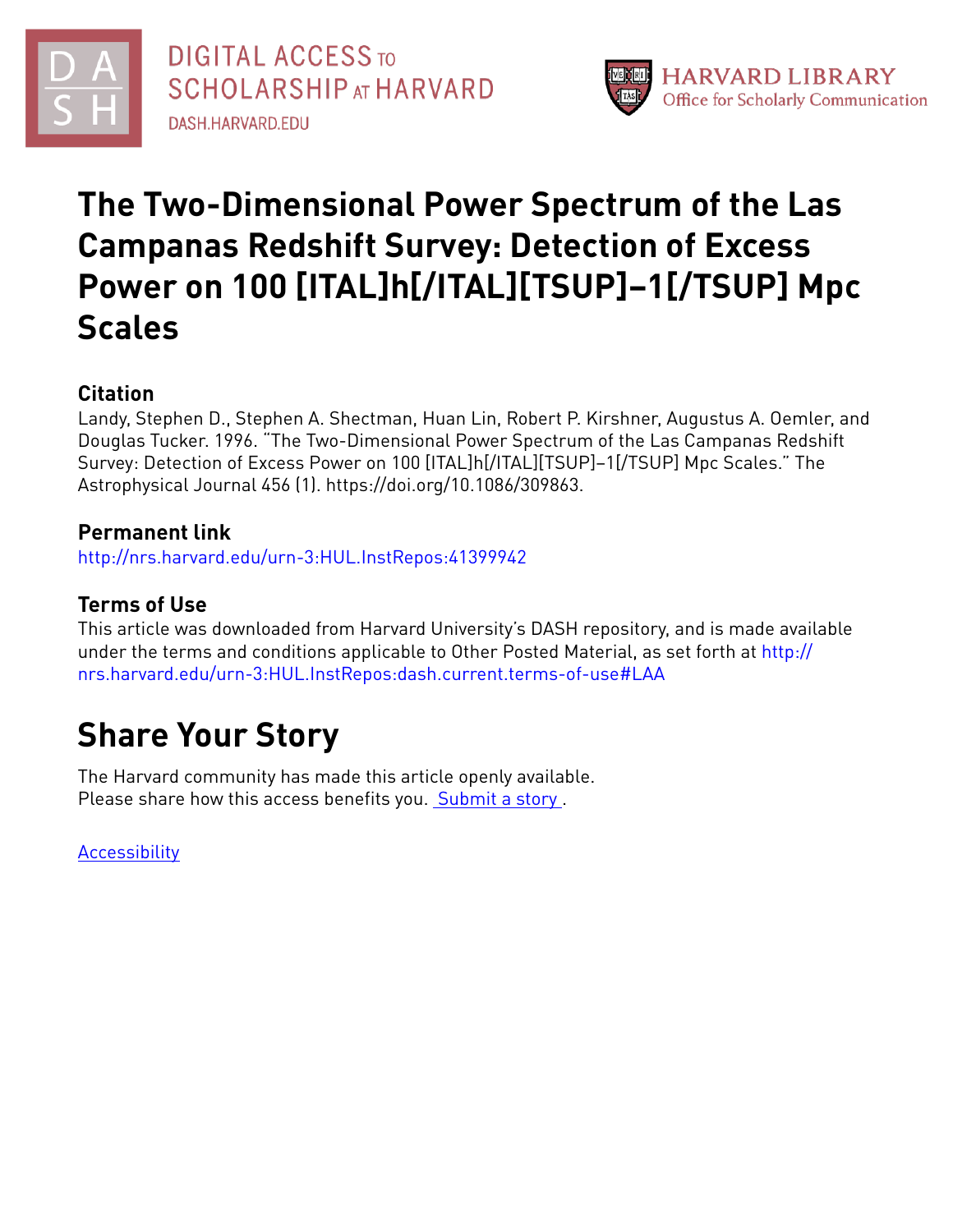## THE TWO-DIMENSIONAL POWER SPECTRUM OF THE LAS CAMPANAS REDSHIFT SURVEY: DETECTION OF EXCESS POWER ON  $100 h^{-1}$  Mpc SCALES

STEPHEN D. LANDY AND STEPHEN A. SHECTMAN Carnegie Observatories, 813 Santa Barbara Street, Pasadena, CA 91101

HUAN LIN AND ROBERT P. KIRSHNER Harvard-Smithsonian Center for Astrophysics, 60 Garden Street, Cambridge, MA 02138

AUGUSTUS A. OEMLER Department of Astronomy, Yale University, New Haven, CT 06520-8101

AND

DOUGLAS TUCKER

Astrophysikalisches Institut Potsdam, An der Sternwarte 16, D-14482 Potsdam, Germany *Received 1995 September 13; accepted 1995 October 13*

### ABSTRACT

We have measured the two-dimensional power spectrum of the Las Campanas Redshift Survey on scales between 30 and 200  $h^{-1}$  Mpc ( $q_0 = 0.5, H_0 = 100 h$  km s<sup>-1</sup> Mpc<sup>-1</sup>). Such an analysis is more sensitive to structure on scales greater than 50  $h^{-1}$  Mpc than a full three-dimensional analysis, given the geometry of the survey. We find a strong peak in the power spectrum at  $\sim$ 100  $h^{-1}$  Mpc relative to the smooth continuum expected from the best-fit cold dark matter model (Prob  $\sim 2.5 \times 10^{-4}$  with  $\dot{\Omega}h = 0.3$  assuming a Gaussian random field). This signal is detected in two independent directions on the sky and has been identified with numerous structures visible in the survey that appear as walls and voids. Therefore, we conclude that there exists a significant increase in power on this scale and that such structures are common features in the local universe,  $z \le 0.2$ .

*Subject headings:* cosmology: observations — galaxies: clusters: general — large-scale structure of universe

#### 1. INTRODUCTION

The existence of large density fluctuations in the galaxy distribution on the order of 100  $h^{-1}$  Mpc in size has been known since the discovery of the Bootes void in the early 1980s (Kirshner et al. 1981). Other early evidence of structure on such scales was found by Chincarini, Giovanelli, & Haynes (1983) and de Lapparent, Geller, & Huchra (1986). Subsequently, Geller & Huchra (1989) reported the discovery of the ''Great Wall,'' a large wall-like distribution of galaxies over 100  $h^{-1}$  Mpc in extent. More recently, Broadhurst et al. (1990) have claimed detection of a sharp spike in the one-dimensional power spectrum around  $128 h^{-1}$  Mpc using deep pencil-beam surveys (see also Mo et al. 1992).

Although it is not unexpected that large structures should exist according to currently popular working theories of largescale structure formation, such as a cold dark matter (CDM) power spectrum coupled with the ''pancake'' scenario of structure formation as predicted by Zeldovich, the existence of excess power on a preferred scale is problematic. However, there do exist physically motivated reasons to expect some perturbation in the power spectrum on these scales. For example, this scale is on the order of the horizon size at mass-radiation equality, and an ''acoustic peak'' in the power spectrum on these scales is a prediction of many standard cosmologies (see Peebles 1993, § 25).

To make a definitive measurement of galaxy density fluctuations in this regime requires a large number of independent volumes situated over a broad region of the sky. The Las Campanas Redshift Survey includes over 26,000 galaxies with a mean redshift of  $z = 0.1$  and is well suited for making such measurements. The survey consists of six slices, each approximately  $1^\circ$ 5 thick in declination by  $80^\circ$  wide in right ascension. In each hemisphere the slices are centered on the same right ascension while being offset in declination by  $3^{\circ}$  or  $6^{\circ}$ . The three slices in the south Galactic hemisphere are located at  $-39^{\circ}$ ,  $-42^{\circ}$ , and  $-45^{\circ}$  decl. centered on  $0^{\circ}45^{\circ}$  R.A., and the three in the north at  $-3^{\circ}$ ,  $-6^{\circ}$ , and  $-12^{\circ}$  decl. centered on 12<sup>h</sup> 45<sup>m</sup> R.A. A more detailed description of the survey, including a detailed discussion of the preparation of the redshift sample and various selection effects, appears in Shectman et al. (1995) and Lin et al. (1996a).

#### 2. POWER SPECTRUM ANALYSIS

In order to estimate the two-dimensional power spectrum, we principally follow the analysis outlined by Peacock & Nicholson (1991) and Feldman, Kaiser, & Peacock (1994) with some minor changes (see also Burbidge & O'Dell 1972; Webster 1976; Park et al. 1994). Each slice was analyzed separately. The coordinates of each slice were rotated in order to maximize the projection of the slice in the *x*-*y* plane. The data were cut to include only those galaxies with 10,000 km  $s^{-1} \le v_z \le 45,000$  km s<sup>-1</sup> in order to minimize the effects of uncertainties in the selection function. For fields in which the number of redshifts observed was less than that observable given the magnitude limits for the field, the observed points were weighted by  $(f_{obs})^{-1}$ , where  $f_{obs}$  is the observed fraction (see also Lin et al. 1996a). This weighting approximates uniform weighting for a magnitude-limited sample.

The galaxies were expanded in plane waves and normalized in the standard manner. The Fourier expansion is given by

$$
a_k = N_{\rm wt}^{-1} \sum_i (f_{\rm obs_i})^{-1} \exp(i\mathbf{k} \cdot \mathbf{x}_i), \qquad (1)
$$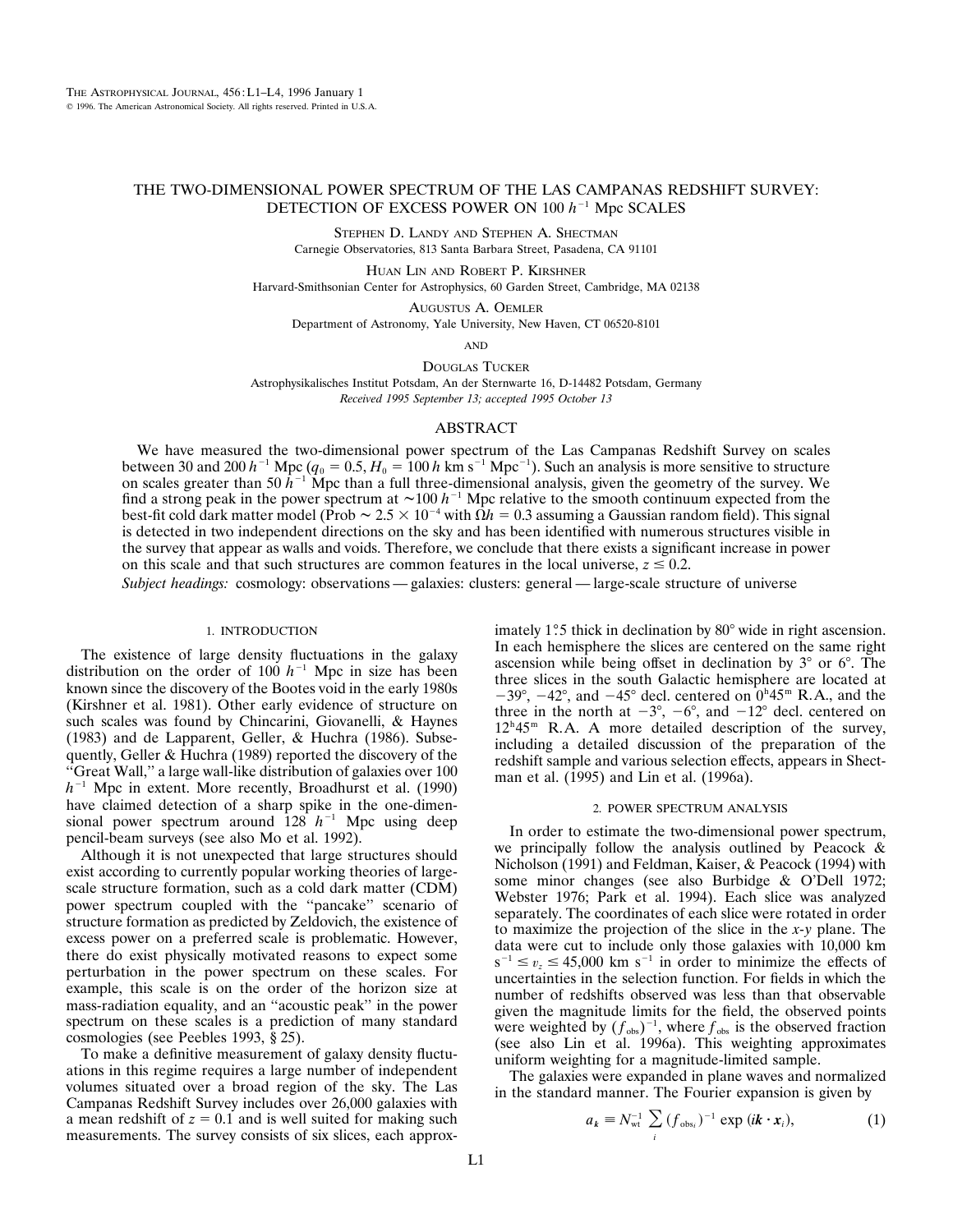where  $N_{wt}$  is the weighted number of galaxies in the sample,  $f_{obs}$  is the appropriate fraction,  $x_i$  is the galaxy's two-dimensional coordinates  $(x_i, y_i)$ , and  $a_k = (a_{kx}, a_{ky})$  is the complex Fourier coefficient of the two-dimensional Fourier transform at wavenumber  $\mathbf{k} = (k_x, k_y)$ . The complex Fourier coefficients  $w_k$  of the window function with power spectrum  $W_{2D}(\mathbf{k})$  were determined using the same angular and radial selection function as that of the data but with 50 times the number of galaxies distributed randomly. The window function is simply the Fourier transform of the selection function. The Fourier transform of the random catalog was then subtracted from that of the data and the power spectrum calculated (see Feldman et al. 1994).

Converting sums to integrals, the normalized convolved estimate of the two-dimensional power spectrum  $\hat{P}_{2D}(k)$  is

$$
\hat{P}_{2D}(\boldsymbol{k}) = \frac{\int d^2 \hat{\boldsymbol{k}} W_{2D}(\boldsymbol{k} - \hat{\boldsymbol{k}}) [P_{2D}(\hat{\boldsymbol{k}}) + S_{2D}]}{\int d^2 \boldsymbol{k} W_{2D}(\boldsymbol{k})}.
$$
(2)

This expression shows the well-known result that the true power spectrum  $P_{2D}(k)$  plus the shot noise  $S_{2D}$  is convolved with the power spectrum of the two-dimensional window function  $W_{2D}(k)$  to give the measured signal  $\hat{P}_{2D}(k)$ . At the wavelengths reported in this Letter, the correction term due to subtraction of the DC level is negligible and will be ignored (Peacock & Nicholson 1991, eq. [25]).

#### 2.1. *Calculation of the Two-dimensional Power Spectrum*

The two-dimensional power spectrum  $P_{2D}(k_x, k_y)$  is a projection of the three-dimensional spectrum  $P_{3D}(k_x, k_y, k_z)$  onto the  $k_x - k_y$  plane by way of a window and depends on the geometry and orientation of the survey. As a heuristic, in this development one can approximate the survey as having an effective volume with dimensions  $(d_x, d_y, d_z)$ , where  $d_z \ll d_x$ , *dy*, and model the window functions in each of these directions as Gaussians with width  $\sigma_i \sim \pi/d$ . In such a case the window function is separable, and the relationship between the twodimensional and three-dimensional power spectrum is easily seen. Calculations for a one-dimensional projection and further discussion can be found in Szalay et al. (1991).

In a full three-dimensional analysis neglecting the shot noise, the power spectrum estimator is

$$
\hat{P}_{3D}(k_x, k_y, k_z) = \frac{1}{(2\pi)^{3/2} \sigma_x \sigma_y \sigma_z}
$$
\n
$$
\times \int \int \int_{-\infty}^{\infty} d\vec{k}_x \, d\vec{k}_y \, d\vec{k}_z P_{3D}(\vec{k}_x, \vec{k}_y, \vec{k}_z)
$$
\n
$$
\times e^{-[(k_x - \vec{k}_x)^2 / 2\sigma_x^2]} e^{-[(k_y - \vec{k}_y)^2 / 2\sigma_y^2]} e^{-[(k_z - \vec{k}_z)^2 / 2\sigma_z^2]}.
$$
\n(3)

In our two-dimensional analysis, the volume is collapsed along the *z*-direction, which results in a planar survey with dimensions  $(d_x, d_y)$  and a projection of power onto the  $k_x \, k_y$ plane. It can be shown that the resulting two-dimensional spectrum is given by the  $k_z = 0$  component of the fully convolved three-dimensional power spectrum. Therefore, we may define

$$
P_{2D}(\vec{k}_x, \vec{k}_y) = \frac{1}{\sqrt{2\pi}\sigma_z} \int_{-\infty}^{\infty} d\vec{k}_z P_{3D}(\vec{k}_x, \vec{k}_y, \vec{k}_z) e^{-(k_z^2/2\sigma_z^2)}, \quad (4)
$$

which formally illustrates the projection. Then

$$
\hat{P}_{2D}(k_x, k_y) = \frac{1}{2\pi\sigma_x\sigma_y}
$$
\n
$$
\times \int_{-\infty}^{\infty} d\hat{k}_x \, d\hat{k}_y P_{2D}(\hat{k}_x, \hat{k}_y) e^{-[(k_x - \hat{k}_x)^2 / 2\sigma_x^2]} e^{-[(k_y - \hat{k}_y)^2 / 2\sigma_y]}, \quad (5)
$$

for consistency with equation (2). Note that our definition of the two-dimensional spectrum includes the normalization factor  $(\sqrt{2\pi}\sigma_z)^{-1}$  for direct comparison with the  $\hat{P}_{3D}(k_x, k_y, k_z = 0)$ component of the full three-dimensional spectrum. Therefore, our results are reported in units of  $(h^{-1}$  Mpc)<sup>3</sup>. For all subsequent analysis, the exact window functions have been calculated numerically, and the Gaussian approximation has not been made.

#### 3. RESULTS

#### 3.1. *CDM Simulations*

In order to check our results and investigate the effects of the survey's geometry, selection functions, and those due to redshift distortions, we performed an identical analysis on synthetic data kindly supplied by Changbom Park (see Park et al. 1994). Fifty-six realizations of sets of the three southern slices were culled from a large CDM simulation,  $(576 \; h^{-1})$ Mpc)<sup>3</sup> with  $\Omega h = 0.2$ , using the same selection function and geometry as the survey's. The two-dimensional power spectrum for each slice in a set was calculated and then averaged together to generate a mean power spectrum for each set. The mean result for all 56 sets is shown in Figure 1*b* together with error bars derived from these data. For all slices, the shotnoise power was less than 250  $(h^{-1}$  Mpc)<sup>3</sup>.

Also shown in Figure 1*b* is a line indicating the expected two-dimensional power spectrum after projection and convolution of the underlying three-dimensional power spectrum of the simulation. The window functions for each slice were calculated numerically and then used to project and convolve the analytic three-dimensional spectrum. As may be seen, there is excellent agreement between the synthetic data and the expected analytic result. This indicates that effects due to wavelength-dependent redshift distortions are expected to be minimal in this regime.

Also plotted is the envelope of 1  $\sigma$  fluctuations based on the amplitude of the expected signal and the degrees of freedom calculated from the number of independent modes for a given wavenumber  $|k|$  given the effective area of the two-dimensional window function (FWHM:  $2.20 \times 10^{-4}$   $h^{-2}$  Mpc<sup>2</sup>). The good agreement shows that a formal analysis based on a model spectrum, calculated degrees of freedom, and Gaussian random field is highly accurate. A similar technique will by necessity be used with the survey data.

### 3.2. *Las Campanas Survey Results*

The mean result for all six survey slices is shown in Figure 1*a*. Figure 2 shows the individual measured power spectrum for each slice and the mean north and south signals. Since for the survey data it is not possible to know the underlying three-dimensional power spectrum a priori, we calculated the expected power spectrum given a class of linear CDM models with  $0.2 \le \Omega h \le 0.5$  (Efstathiou, Bond, & White 1992; Bond & Efstathiou 1984). These models were projected and convolved as above and fitted to the measured signal between 30  $h^{-1}$  Mpc and 70  $h^{-1}$  Mpc using only their overall amplitude as a free parameter. The best-fit spectrum was given by  $\Omega h = 0.3$ and is shown in Figure 1*a*.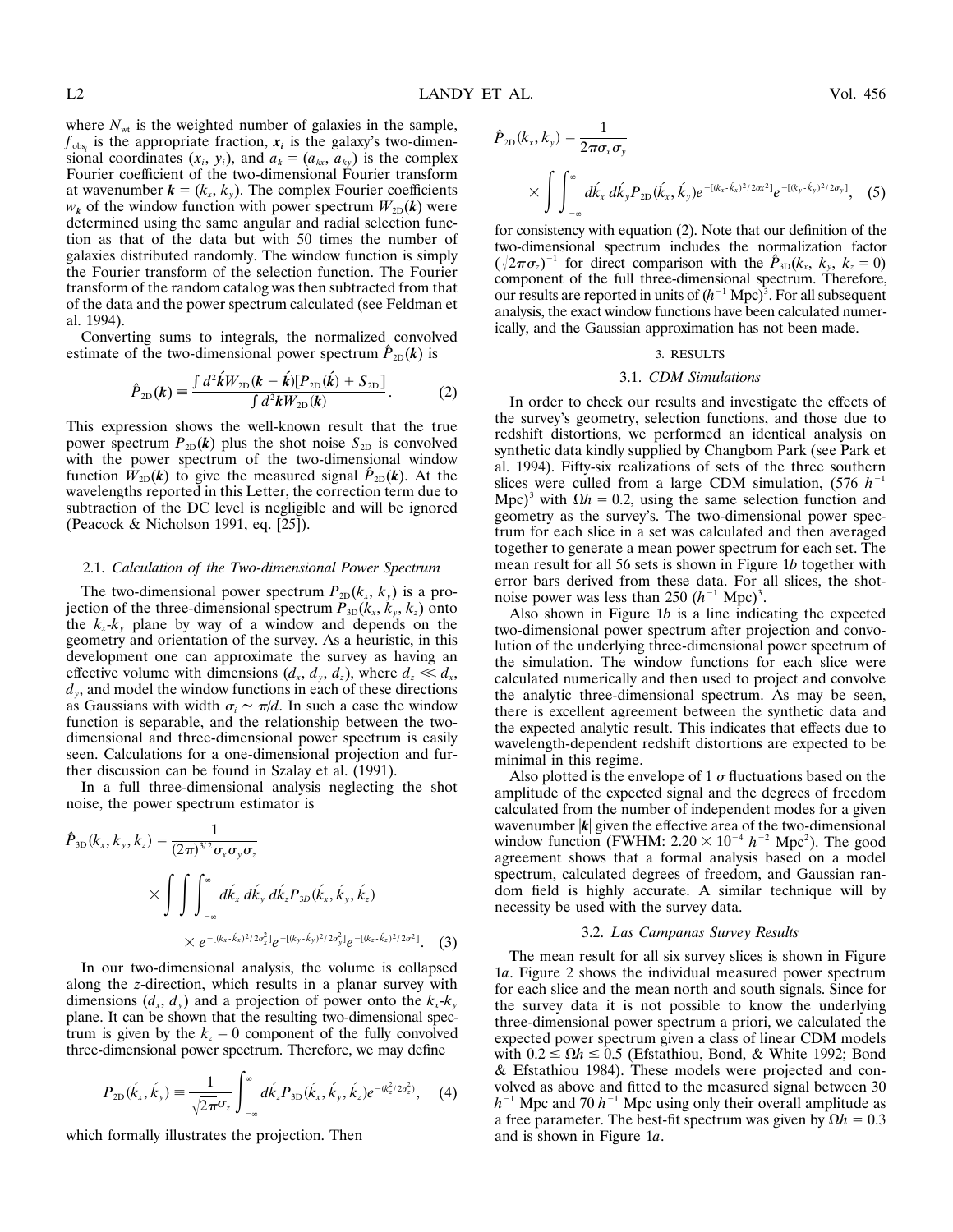

FIG. 1.—Comparison of the average signal from all six slices of real data compared to 56 sets of synthetic data with the same geometry and selection function as the three southern slices  $(-39^{\circ}, -42^{\circ}, \text{ and } -45^{\circ} \text{ decl.})$ . For the synthetic data, the 1  $\sigma$  error bars are derived from the sets themselves. The 1  $\sigma$  error envelope is based on the calculated degrees of freedom at each wavelength together with the mean signal. The analytic spectrum is calculated using the underlying power spectrum in the synthetic data projected and convolved with the window functions. For the real data, a best-fit power spectrum was derived by projecting and convolving linear CDM power spectra with  $\Omega h$  between 0.2 and 0.5 and fitting the result to the real data between 30 and 70  $h^{-1}$  Mpc. The best fit was found to be  $\Omega h = 0.3$  and is shown in the graph. The error bars are calculated using the expected signal together with degree of freedom analysis. Also plotted is the best-fit spectrum with  $\Omega h = 0.24$ . This is shown for comparison with the findings of the one-in-six QDOT *IRAS* survey.

As is evident, the measured signal below  $70 h^{-1}$  Mpc and the fit are in good agreement; however, a strong excess of power appears at  $\sim 100 h^{-1}$  Mpc. This peak is essentially unresolved since its width is approximately that expected solely from convolution with the window function. The error bars are derived from analysis of the degrees of freedom at each wavenumber. Significant excess power at wavelengths at or above 100  $h^{-1}$  Mpc is evident in five of the six slices in Figure 2.

To be conservative in our analysis of the significance of this peak, we consider each set of three slices as one independent sample. The mean power spectrum at this wavenumber,  $|\mathbf{k}| = 0.067$ , consists of an average over approximately 15 independent modes in the north and 15 in the south with 2 degrees of freedom in each mode giving a total of 60 degrees of freedom. The amplitude of the measured peak at this point is approximately 1.76 times the expected signal as given by the  $\Omega h = 0.3$  model. Taking the null hypothesis that the local universe on these scales is drawn from a Gaussian random field (as reported by Feldman et al. 1994), the significance of this peak is  $\sim 2.5 \times 10^{-4}$ , that is, a peak of this amplitude at this wavenumber would be expected by chance once in  $\sim$  3900 similar surveys. Also shown for comparison is the best fit for an  $\Omega h = 0.24$  model, which was the result found for the updated one-in-six QDOT *IRAS* survey (Feldman et al. 1994). In this case, the significance is  $\sim$ 1.1  $\times$  10<sup>-3</sup>.



FIG. 2.—Individual graphs showing the signals from each of the six slices together with the mean signals for the north  $(-3^{\circ}, -6^{\circ}, \text{ and } -12^{\circ} \text{ decl.})$  and south ( $-39^\circ$ ,  $-42^\circ$ , and  $-45^\circ$  decl.) sets. Both directions show significant excess power at  $\sim$ 100 *h*<sup>-1</sup> Mpc. Peaks above 100 *h*<sup>-1</sup> Mpc are evident in five of the six slices. One sigma error bars are shown for only the north and south means as the individual slices in each hemisphere are not independent. For all slices, the shot-noise power was less than  $250 (h^{-1}$  Mpc)<sup>3</sup>.

Amendola (1994) has shown that the significance of a peak may be overestimated given the null hypothesis of a Gaussian random field because of the higher order correlations in the density field, albeit the simulations indicate that this effect is not important at these wavenumbers (Fig. 1*b*). The significance may also be modified by considering that one is also able to measure peaks at other wavenumbers. However, the existence of a peak on these scales has been anticipated by Broadhurst et al. (1990) using one-dimensional pencil-beam surveys.

#### 4. DISCUSSION AND ANALYSIS

### 4.1. *Comparison to a Three-dimensional Analysis and Other Surveys*

A question is, what are the advantages of a two-dimensional versus a three-dimensional analysis (see Lin et al. 1996b) at these wavenumbers? This is answered by comparing the differences between a one-dimensional projection and twodimensional convolution versus a straight three-dimensional convolution given the geometry of the survey. To first order, the effective dimensions of the survey given a full set of three slices in one hemisphere are  $300 \times 400 \times 50$  *h*<sup>-1</sup> Mpc. In the geometry of the two-dimensional analysis, the survey dimensions are  $300 \times 400$   $h^{-1}$  Mpc. This affords several significant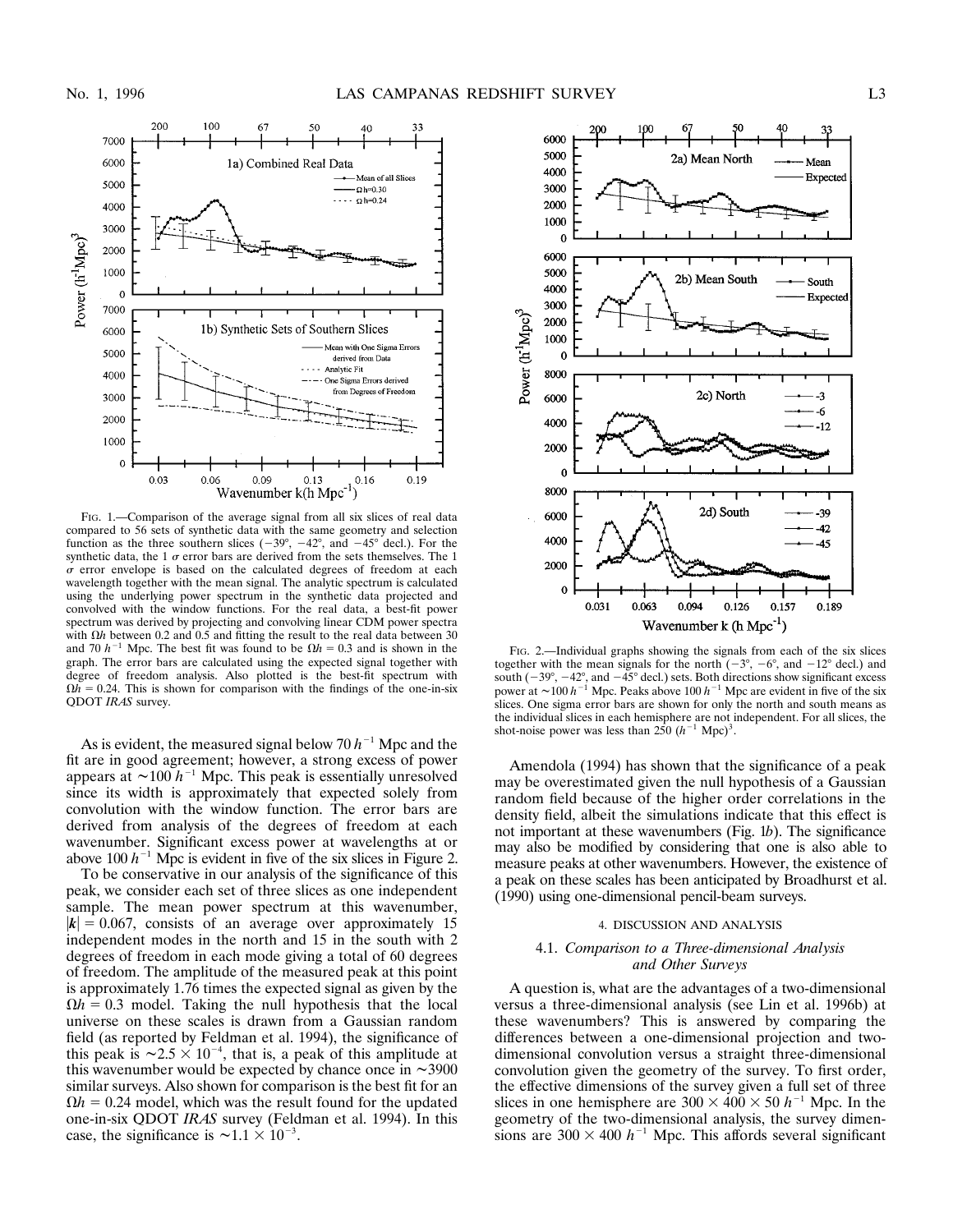advantages, the most obvious being that a two-dimensional analysis can fairly sample wavelengths up to several hundred  $h^{-1}$  Mpc. On the other hand, a full three-dimensional analysis samples wavevectors at all orientations to the planes of the slices. As a result, the measured signal becomes dominated by aliased power at wavelengths above  $\sim 50$  *h*<sup>-1</sup> Mpc, the effective thickness of a set of slices.

A well-sampled two-dimensional analysis also has advantages as regards the detection of non-Gaussian structures since such structures show up as strong, localized peaks at a specific wavevector in the power spectrum. Depending on how the survey has cut through such structures, these peaks may show up at their true frequency or be projected to other wavelengths. However, the excess power will still show up as a strong, local peak and be easily detected in a two-dimensional analysis. In a three-dimensional analysis in this geometry, such peaks would be smoothed over many directions and wavelengths because of the large width of the window function in the third dimension, which makes such sharp features more difficult to detect.

Other surveys, such as the CfA2 (Geller & Huchra 1989; Vogeley et al. 1992) and SSRS2 (da Costa et al. 1994a), although sampling structure at higher densities, are limited at these wavelengths. Recent work by da Costa et al. (1994b) reports analysis of volumes with a depth of  $\sim$ 130 *h*<sup>-1</sup> Mpc. As these surveys contain only a few independent modes at this scale, it is not surprising that they might not detect such a peak. This signal has also not been detected in recent analyses of the *IRAS* survey (see Fisher et al. 1993; Feldman et al. 1994). The latter analysis has on the order of the same effective volume as ours; however, the sampling density is a factor of 10–15 less, and the shot noise is on the order of the signal. In our survey, the sampling density and signal-to-noise ratio is a factor of 10 greater. Also, it has been shown that the detection of structure is a function of sampling density and signal-to-noise ratio (see Szapudi & Szalay 1996).

#### 4.2. *Identification of Contributing Structures in the Survey*

In order to determine what structures are responsible for these spikes, maxima of the plane waves corresponding to the largest peaks above  $\sim 100 h^{-1}$  Mpc have been overlaid on maps of the real space distribution of galaxies for a slice from each hemisphere,  $-12^{\circ}$  and  $-39^{\circ}$ . The appropriate peaks have been identified as well on the conjugate two-dimensional power spectrum contour maps of the same slices. These are shown in Figure 3 (Plates L1–L2). The maxima of the plane waves, with phases from the Fourier transform, have been plotted as

Amendola, L. 1994, ApJ, 430, L9

- 
- 
- 
- 
- Bond, J. R., & Estathiou, G. 1984, ApJ, 285, L45<br>Broadhurst, T. J., Ellis, R. S., Koo, D. C., & Szalay, A. S. 1990, Nature, 343, 726<br>Burbidge, G. R., & O'Dell, S. L. 1972, ApJ, 178, 583<br>Chincarini, G. L., Giovanelli, R., & ApJ, 437, L1
- da Costa, L. N., et al. 1994b, ApJ, 424, L1
- 
- de Lapparent, V., Geller, M. J., & Huchra, J. P. 1986, ApJ, 301, L1<br>Efstathiou, G., Bond, J. R., & White, S. D. M. 1992, MNRAS, 258, 1<br>Feldman, H. A., Kaiser, N., & Peacock, J. P. 1994, ApJ, 426, 23
- 
- Fisher, K. B., Davis, M., Strauss, M. A., Yahil, A., & Huchra, J. P. 1993, ApJ, 402, 42 Geller, M. J., & Huchra, J. P. 1989, Science, 246, 897
- 
- Kaiser, N. 1987, MNRAS, 227, 1
- Kirshner, R. P., Oemler, A., Schechter, P. L., & Shectman, S. A. 1981, ApJ, 248, L57
- Lin, H., Kirshner, R. P., Shectman, S. A., Landy, S. D., Oemler, A., Tucker, D. L., & Schechter, P. L. 1996a, ApJ, submitted

straight lines in Figure 3. Large structures with the appearance of walls and voids being traced out by superclusters are being detected by the two-dimensional power spectrum analysis, which gives strong visual confirmation of the results.

It is not unexpected that the strongest peak on Figure 3 corresponds to a wavevector pointing in the redshift direction as this may be due to amplitude enhancements from redshift distortions (see Kaiser 1987). However, the existence of numerous other peaks and structures with different orientations at this same scale precludes interpretations based principally upon this effect.

## 4.3. *Gaussian or Non-Gaussian Structures*

Of interest to the theory of structure formation is whether this excess power is the result of the existence of non-Gaussian structures or is rather an inherent increase in power. Unfortunately, power spectrum statistics are not that robust in making such a determination (see Amendola 1994). An analysis based upon the distribution of power spectrum amplitudes (see Szalay et al. 1991) has proved inconclusive, primarily because of the degree of smoothing from the window function. On the other hand, the appearance of the structures identified by the peaks is striking as is the partial coherence between the peaks as can be seen in Figure 3. Such coherence would not be expected in the case of a Gaussian random field.

#### 5. CONCLUSIONS

We have detected multiple structures in the galaxy distribution in two independent regions on the sky that correspond to a peak in the two-dimensional power spectrum on the order of  $100 h^{-1}$  Mpc, a wavelength similar to that reported by Broadhurst et al. (1990). The survey contains approximately 30 independent modes on this scale. The probability of detecting such a signal by chance, with the assumptions of a Gaussian random field and the best-fit linear CDM power spectrum, is  $2.5 \times 10^{-4}$  ( $\Omega h = 0.3$  fit between 30 *h*<sup>-1</sup> Mpc and 70 *h*<sup>-1</sup> Mpc). The structures responsible for this signal have been identified and have the appearance of walls and voids. Therefore, such large structures appear to be common features of the local universe.

The authors would like to thank Anand Sivaramakrishnan and the referee, Michael Vogeley, for useful discussions and comments. We would especially like to thank Alexander Szalay for many productive insights into the analysis and understanding of this problem. We acknowledge principal support from NSF grant AST9220460.

#### **REFERENCES**

- 
- Lin, H., Kirshner, R. P., Shectman, S. A., Landy, S. D., Oemler, A., Tucker, D. L., & Schechter, P. L. 1996b, ApJ, submitted Mo, H. J., Deng, Z. G., Xia, X. Y., Schiller, P., & Boerner, G. 1992, A&A, 257, 1
- 
- 
- Park, C., Vogeley, M. S., Geller, M. J., & Huchra, J. P. 1994, ApJ, 431, 539 Peacock, J. A., & Nicholson, D. 1991, MNRAS, 253, 307 Peebles, P. J. E. 1993, Principles of Physical Cosmology (Princeton: Princeton Univ. Press)
- Shectman, S. A., Landy, S. D., Oemler, A., Tucker, D. L., Kirshner, R. P., Lin, H., & Schechter, P. L. 1995, in Wide-Field Spectroscopy and the Distant Universe, Proc. 35th Herstmonceux Conference, ed. S. J. Maddox & A. Ar
- Szalay, A. S., Ellis, R. S., Koo, D. C., & Broadhurst, T. J. 1991, in AIP Conf. Proc. 222, After the First Three Minutes, ed. S. S. Holt, C. L. Bennett, & V. Trimble (New York: AIP), 261
- 
- Szapudi, I., & Szalay, A. S. 1996, ApJ, in press Vogeley, M. S., Park, C., Geller, M. J., & Huchra, J. P. 1992, ApJ, 391, L5 Webster, A. 1976, MNRAS, 175, 61
-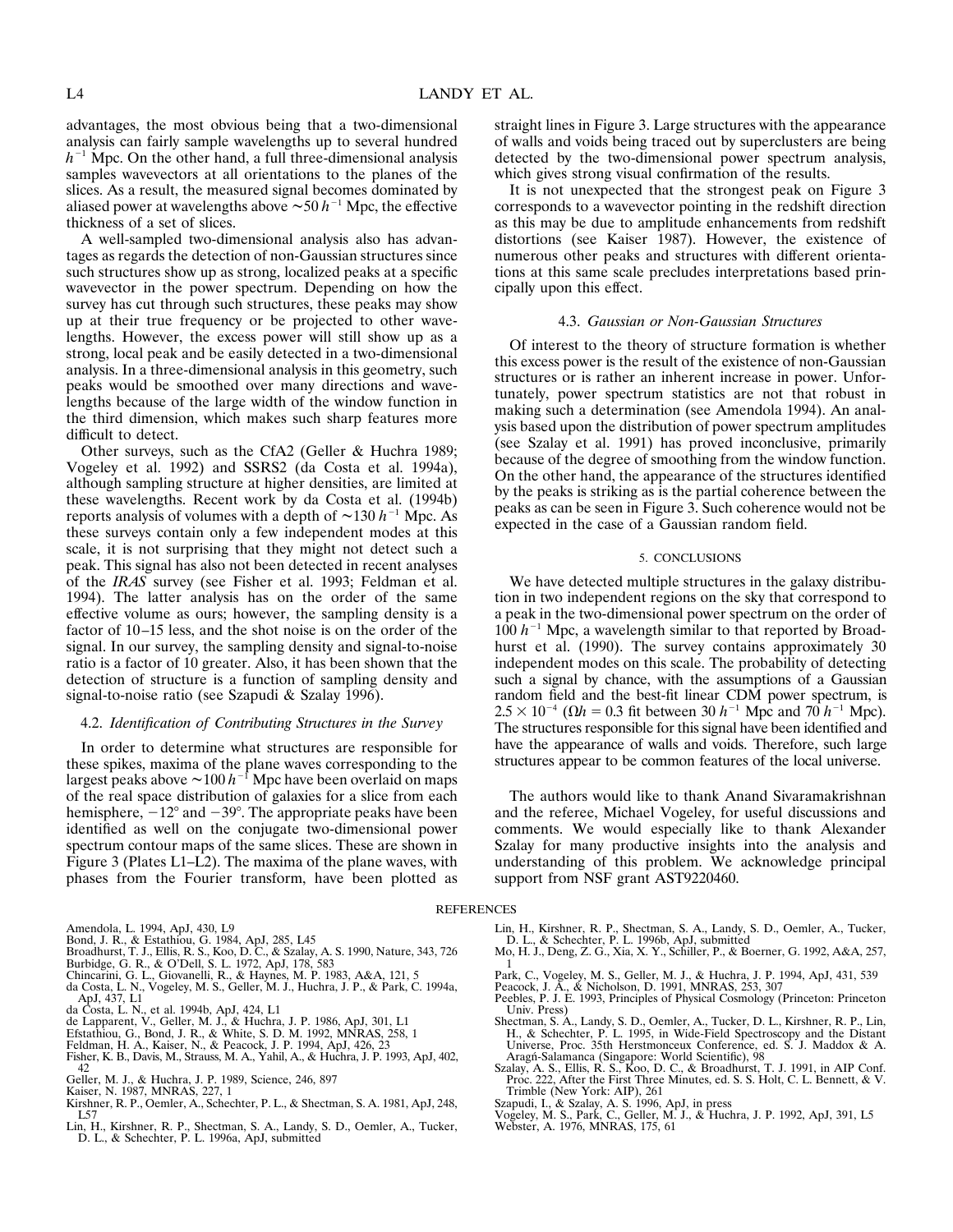

FIG. 3.—These plates show the two-dimensional power spectrum for the  $(a) -12^{\circ}$  and  $(b) -39^{\circ}$  decl. slices in the north and south, respectively. The power spectra have been normalized to the expected  $\Omega h = 0.3$  spectrum as a function of wavelength in order that fluctuations have the same expectation at all wavelengths. A signal of 6.1 corresponds to the expectation of only one peak of greater height over the entire graph. The width of the peaks in this figure gives a rough idea of the size of an independent mode. The coordinate of each peak (*kx*, *ky*) in the power spectrum corresponds to the normal of a plane wave in real space. The three highest peaks above 100  $h^{-1}$  Mpc have been numbered and correspond to the graphs showing the real space distribution of galaxies. The straight lines indicate the maxima of these plane waves with the appropriate phase and noted wavelength. In this way it is easy to see which structures in real space are responsible for these peaks; however, true plane wave density fluctuations are not to be expected.

LANDY et al. (see 456, L4)